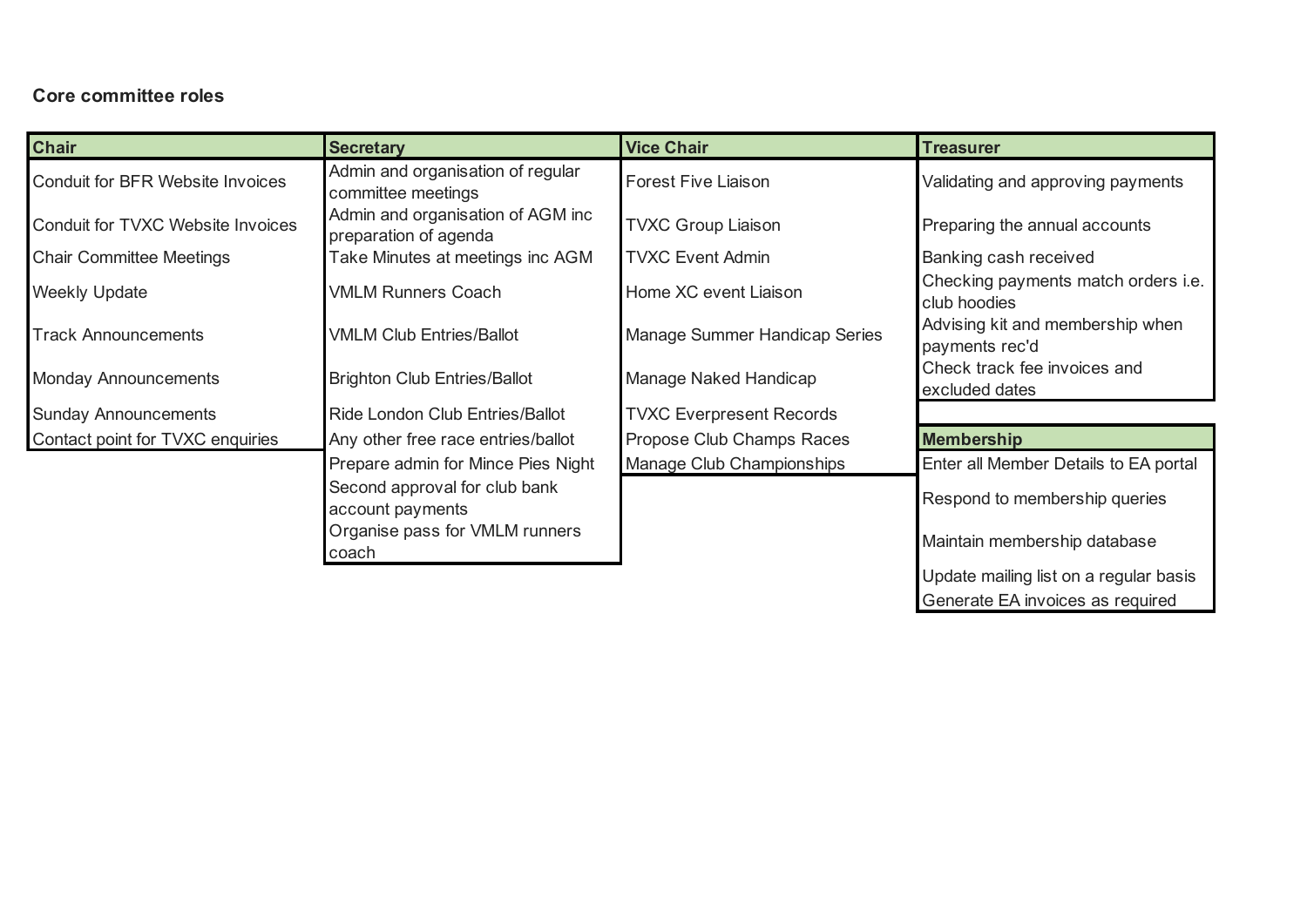## **Ex Officio Roles**

| <b>Kit Coordinator</b>                 | <b>Website &amp; Results Coordinator</b>                  | <b>Social Events Coordinator</b> | <b>Social Media Coordinator</b>                      |
|----------------------------------------|-----------------------------------------------------------|----------------------------------|------------------------------------------------------|
| <b>Ordering Kit</b>                    | Manage the website                                        | <b>POTM</b>                      | <b>Twitter Feed</b>                                  |
| <b>Distribution</b>                    | Oversee the transition of results from<br>old to new site | Post XC meet ups                 | Instagram Feed                                       |
| <b>Hooded Top Orders</b>               | Manage race results entry                                 | Awards Do                        | Facebook group Admin                                 |
| Ensure kit stock tallies with accounts | Respond to website enquiries                              | <b>Xmas Party</b>                | <b>Facebook Page Feed</b>                            |
|                                        | Add Weekly Newsletters to website                         | Other Ad Hoc Social events       | Add weekly newsletter links to social<br>media feeds |
| <b>Volunteer Coordinator</b>           | Maintain Club Records database                            |                                  |                                                      |
| <b>VMLM Liaison</b>                    | Update website content                                    |                                  |                                                      |
| <b>Big Half Liaison</b>                | Add News items to website                                 |                                  |                                                      |
| Westminster Mile Liaison               |                                                           |                                  |                                                      |
| Ride London Liaison                    |                                                           |                                  |                                                      |
| Organise transport for all events      |                                                           |                                  |                                                      |
|                                        |                                                           |                                  |                                                      |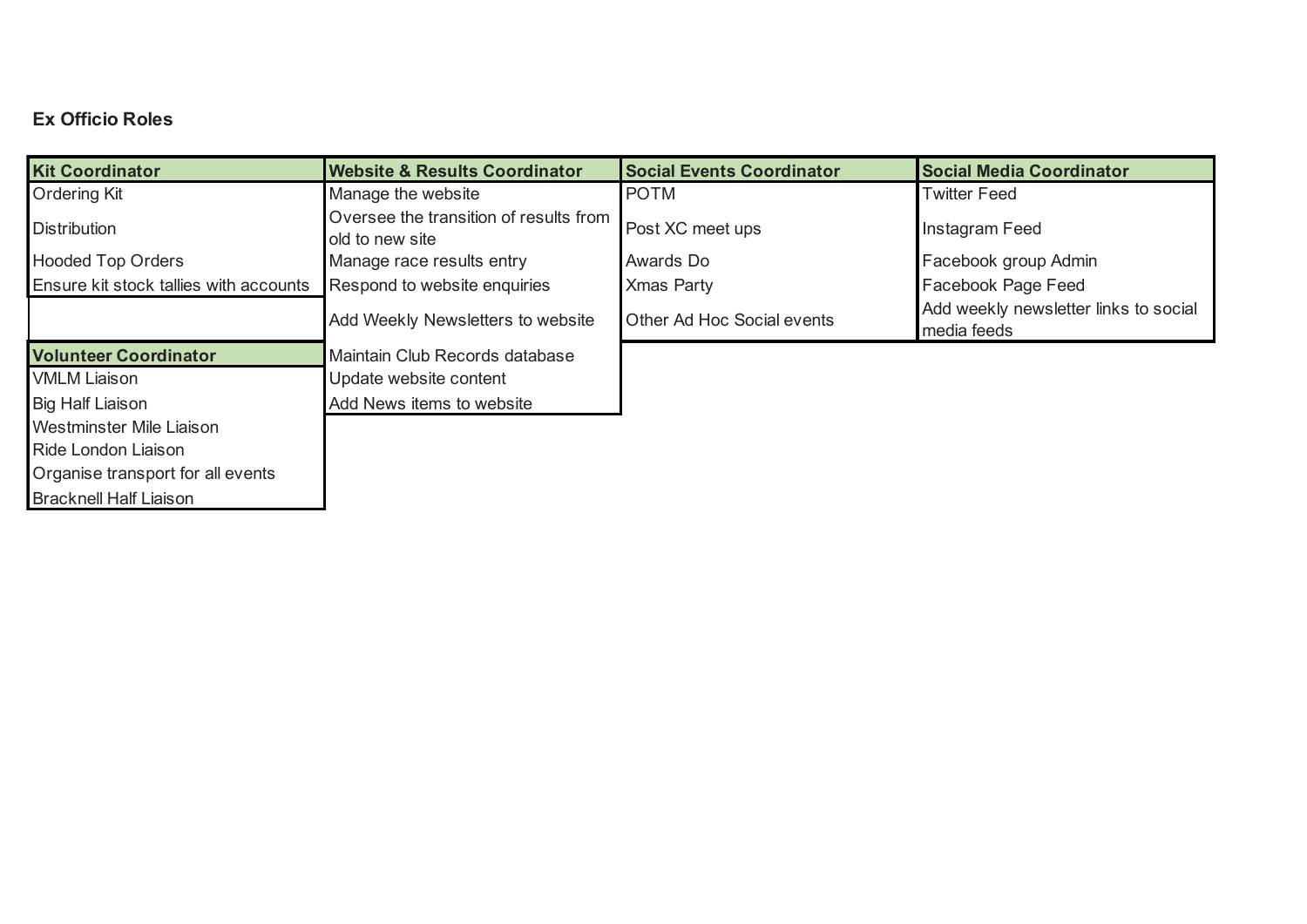## **Roles outside of committee**

| <b>Coaching Coordinator</b> | <b>Welfare (x 1 Male and x 1 Female</b><br>ideally)              |
|-----------------------------|------------------------------------------------------------------|
| Coaching Plan               | To be an email contact for new<br>Welfare@ alias                 |
| <b>Time Trials</b>          | To be a contact outside of the<br>committee for welfare concerns |
| <b>Required Kit</b>         | To liaise with Chair and/or Secretary<br>on Welfare concerns     |
|                             | To maintain confidentiality of Welfare                           |
|                             | concerns                                                         |
|                             | To Liaise if necessary with EA on                                |
|                             | welfare concerns                                                 |